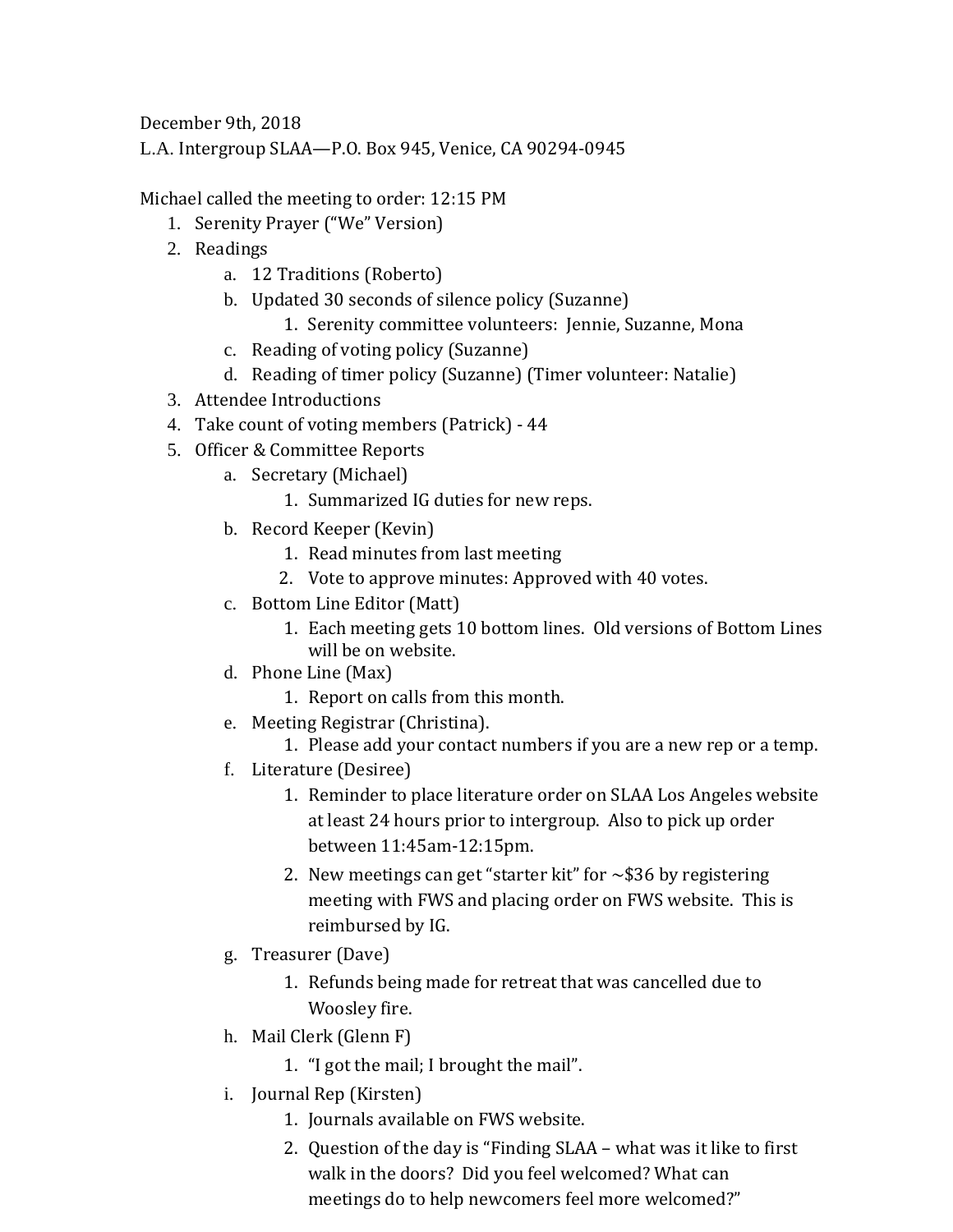Submit on FWS journal website slaafws.org or on SLAAlosangeles.org.

- 3. Always seeking writings from members to publish in journal (500-2500 words) – any topic and can be submitted anytime.
- 4. Newsletter available from the Journal now open to all members.
- 5. Audiobook is in the works need volunteers who have experience creating audiobooks.
- j. Workshops & Retreats (Glenn L)
	- 1. Refunds are being issued due to the Serra retreat being cancelled – watch out for Wells Fargo mail for refund check.
	- 2. Dates are getting set up for next years workshops, first will be in March.
	- 3. Mini marathons on Christmas Day (potluck in between).
	- 4. Retreat in Northern California at end of year information on website.
- k. Webmaster for SLAA Los Angeles IG Website (Diane)
	- 1. If meeting is closed or if location/time changes, please notify webmaster.
	- 2. If your group wants the directory to list the meeting as "closed", please notify the webmaster.
	- 3. 10,000+ page views, 3000+ unique users.
- l. Jails and Treatment Centers Committee (Katie)
	- 1. J&T meeting takes place right after IG. Applications available. 1. Email [JandTsponsor@slaalosangeles.org](mailto:JandTsponsor@slaalosangeles.org)
	- 2. Treasury found from previous H&I committee (\$300). Used toward literature for jail meeting.
	- 3. Encouragement to announce at meetings that donations can be made to J&T Committee
	- 4. Women's meeting in twin towers seeking panel leaders.
- m. Social Committee (David)
	- 1. No Announcement.
- n. Conference Literature Committee Conduit (Dave G)
	- 1. New Anorexia Recovery Tools booklet has been released.
	- 2. "Gift of no contact" to be reviewed at ABM.
	- 3. Meditation book has been edited and on track to be approved by board of trustees.
	- 4. Seeking feedback on draft literature. Available to attend monthly call. 6pm on 2nd, 3rd, and 4th Mondays of the month, 6pm PDT. Call in info can be found on website (to be posted on SLAA website). 641 715 3836, key: 138103
- o. Diversity Committee (Christina)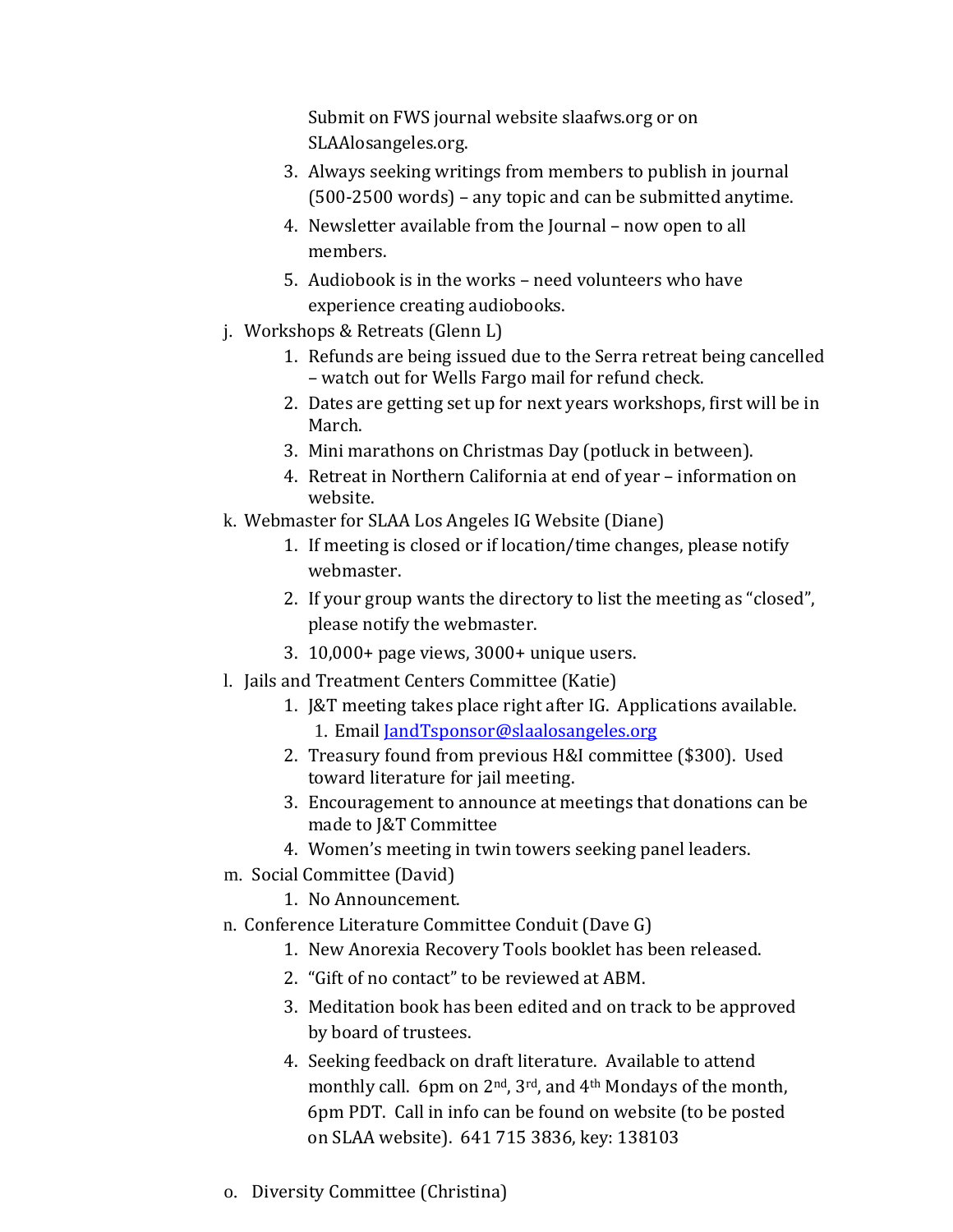- 1. No Announcement
- p. Sponsorship Committee Conduit (Glenn filling in for Gene)
	- 1. Weekly telephone call (listed on bottom lines) to seek/provide sponsorship.
	- 2. Monthly committee call and to participate in weekly call.
- q. Speaker Seeker List Keeper (Chris)
	- 1. Speaker list is available.
- r. ABM Delegate Announcements
	- 1. No announcement
- s. Translation Committee Conduit (Jake)
	- 1. Translation Committee has service positions available i.e. record keeper, time keeper.
	- 2. Also seeking translators.
- t. Steps, Traditions, and Concepts Conduit (Diane)
	- 1. Mission of committee is to provide comment and insight to any questions regarding traditions and concepts.
	- 2. Check out **Slaafws.org/tq-search** for previous questions that have been submitted and answered
	- 3. Working on booklet for concepts.
	- 4. Short survey on FWS website, which ends at end of December.
- u. Non-profit status committee (Carol)
	- 1. Announcement to be made next month.
- 6. Old business Elections!
	- a. ABM delegate #2 (currently filled in by Mona). 2 year term, requires 10 months of sobriety at time of ABM (July).
		- 1. Mona nominated. Approved with 38 votes.
	- b. Workshops and Retreats Committee Liaison. 1 year term, no sobriety time requirement.
		- 1. Suzanne nominated, Asher volunteered. 14 votes for Suzanne, 22 votes for Asher. Asher approved with 22 votes.
	- c. Jail & Treatment Center Liaison. No sobriety requirement.
		- 1. Katie nominated. Approved with 37 votes.
	- d. Journal Rep. 1-year term, 6 months sobriety requirement.
		- 1. Suzanne & Kirsten nominated. 9 votes for Suzanne, 28 votes for Kirsten. Kirsten approved with 28 votes.
	- e. Literature Assistant: 1-year term, 6 months sobriety requirement.
		- 1. Natalie volunteered. Approved with 33 votes.
	- f. Literature Copier: 1-year term, 1-year sobriety requirement.
		- 1. Kevin Volunteered. He got it. He's stoked about it.